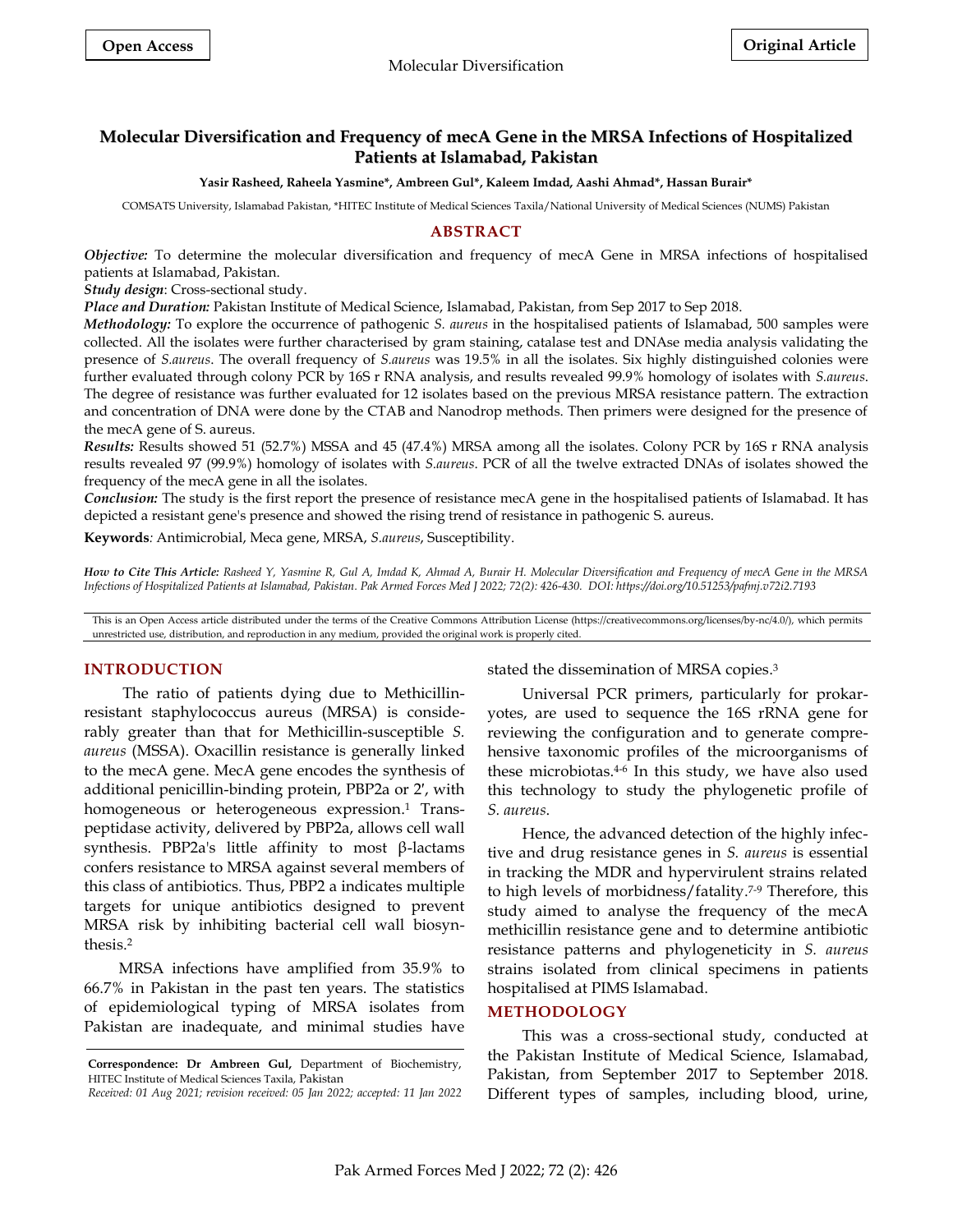wound secretions, and nasal secretions, were collected from the patients at the Pakistan Institute of Medical Science (PIMS) Islamabad.

Non-probability consecutive sampling technique was used. The sample size was calculated through onlinecalculator.net, keeping the population proportion of 67%. <sup>10</sup> Ethical approval for the study was obtained from the Ethics Review Board Committee of the COMSATS Institute of Information Technology, Islamabad (CIIT/ Bio/ERB/17/25).

**Inclusion Criteria**: All the hospitalised patients of either gender, irrespective of age were included in the study.

**Exclusion Criteria:** Patients with any co-morbidity were excluded from the study.

Written consent was taken from the patients. The samples were taken through gel swabs or in blood values, and tests were conducted in the Applied Microbiology and Biotechnology Lab, COMSATS Institute of Information Technology, Islamabad, for 12-24 hours. Samples were cultured on the same day. The presence of *S. aureus* was checked through colonial morphology

doc system was used to visualise the gel. The samples were sent to Macrogen Inc. Korea to sequence the 16S RNA gene through the direct colony PCR method (Table-I). Slants were formed to transfer bacterial samples to Korea. 50 mL falcon tubes were used in which nutrient agar was poured and placed in a position to form slants. The falcon tubes were allowed to dry and agar to solidify. After some time, bacterial colonies were streaked in falcon tubes and incubated at 37 overnight. Samples were labelled and sealed with parafilm and sent to Korea for sequencing.

16S RNA sequences were further analyzed by using Megablast at NCBI and identified based on similarity with the kind of strain present in the EZTAXON database. The mecA gene from *S. aureus* was amplified, which is responsible for antibiotic resistance in *S. aureus*. Sequences of the gene of all the possible homologues were used in the design of primers. The available full length of sequences of strains was obtained and identified from EzTaxon for the mecA gene and retrieved from the NCBI database and Staphylococcus database [\(www.staphylococcus.com\)](http://www.staphylococcus.com/) and used to design primers.

**Table-I: Standard service report for 16S rRNA gene.**

| Sample.<br>$\mathbf{N}\mathbf{0}$ | Accession<br>No | Description | Length  | <b>Start</b> | End    | Coverage | <b>Bit</b> | $e-$<br>value | Match/Total | Pct.<br>(0/0) |
|-----------------------------------|-----------------|-------------|---------|--------------|--------|----------|------------|---------------|-------------|---------------|
| 33507                             | CP0115261       | S.aureus    | 2755072 | 503057       | 504546 |          | 2741       | 0.0           | 1488/1490   | 99            |
| 33214                             | CP0115261       | S.aureus    | 2755072 | 503057       | 504553 |          | 2747       | 0.0           | 1494/1497   | 99            |
| 33358                             | CP0115261       | S.aureus    | 2755072 | 503064       | 504552 |          | 2743       | 0.0           | 1488/1489   | 99            |
| 19879                             | CP0115261       | S.aureus    | 2755072 | 503066       | 504546 |          | 2736       | 0.0           | 1481/1481   | 100           |
| 36494                             | CP0115261       | S.aureus    | 2755072 | 503060       | 504553 |          | 2747       | 0.0           | 1492/1494   | 99            |
| 34699                             | CP0115261       | S.aureus    | 2755072 | 503060       | 504553 |          | 2752       | 0.0           | 1493/1494   | 99            |

as they give a small grey-white colony of 1-2cm on agar. *Staphylococcus aureus* was further confirmed through gram staining, catalase and DNAse test as they are positive for all of these tests. After confirmation of staphylococcus aureus colonies were purified on nutrient agar.

The susceptibility of all positive cultures which yield *S. aureus* was checked on Mueller-Hinton agar. Oxacillin disc resistance results were used to confirm MRSA strains. Antibiotic susceptibility profiles of the isolates against nine commonly used antimicrobial agents, including Penicillin 10µg, Ciprofloxin 5µg, Kanamycin 30µg, Tetracyclin 30µg, Doxycycline 30µg, Erythromycin 15µg, Cefoxin 30µg, Clindamycin 10µg sulfamethoxazole 25µg, Oxazolidinone 30µg.

The CTAB method was used to isolate DNA from bacteria.<sup>8</sup> The isolated DNA was electrophoresed on 1% Agarose gel in 1 X TBE buffer (Annexure V). A gel

Retrieved gene sequences were aligned on CustalW as Multiple Sequence Alignment. The complementary sequences on the negative strand of DNA were obtained from [www.justbio.com.](http://www.justbio.com/) <sup>9</sup> The retrieved sequences were placed on the given space and executed multiple alignments. Forward and reverse primers were designed by justbio "hosted tools and "Megaablast" at the NCBI database.<sup>10</sup> The PCR profile, which was used in Thermocycler (Peq Lab, Germany), was shown in the Table-II.

**Table-II: PCR profile used in thermocycler.**

| <b>Initial Denaturation</b><br><b>Temperature</b> | 950C     | 5 Minutes    |
|---------------------------------------------------|----------|--------------|
| <b>Denaturation Temperature</b>                   | 950C     | 45 seconds   |
| Annealing Temperature                             | Gradient | 45 seconds   |
| <b>Extension Temperature</b>                      | 720C     | 1 min 30 sec |
| Final Extension Temperature                       | 720C     | 10 minutes   |
| Number of cycles                                  | 25       |              |
| Storage                                           | 40C      |              |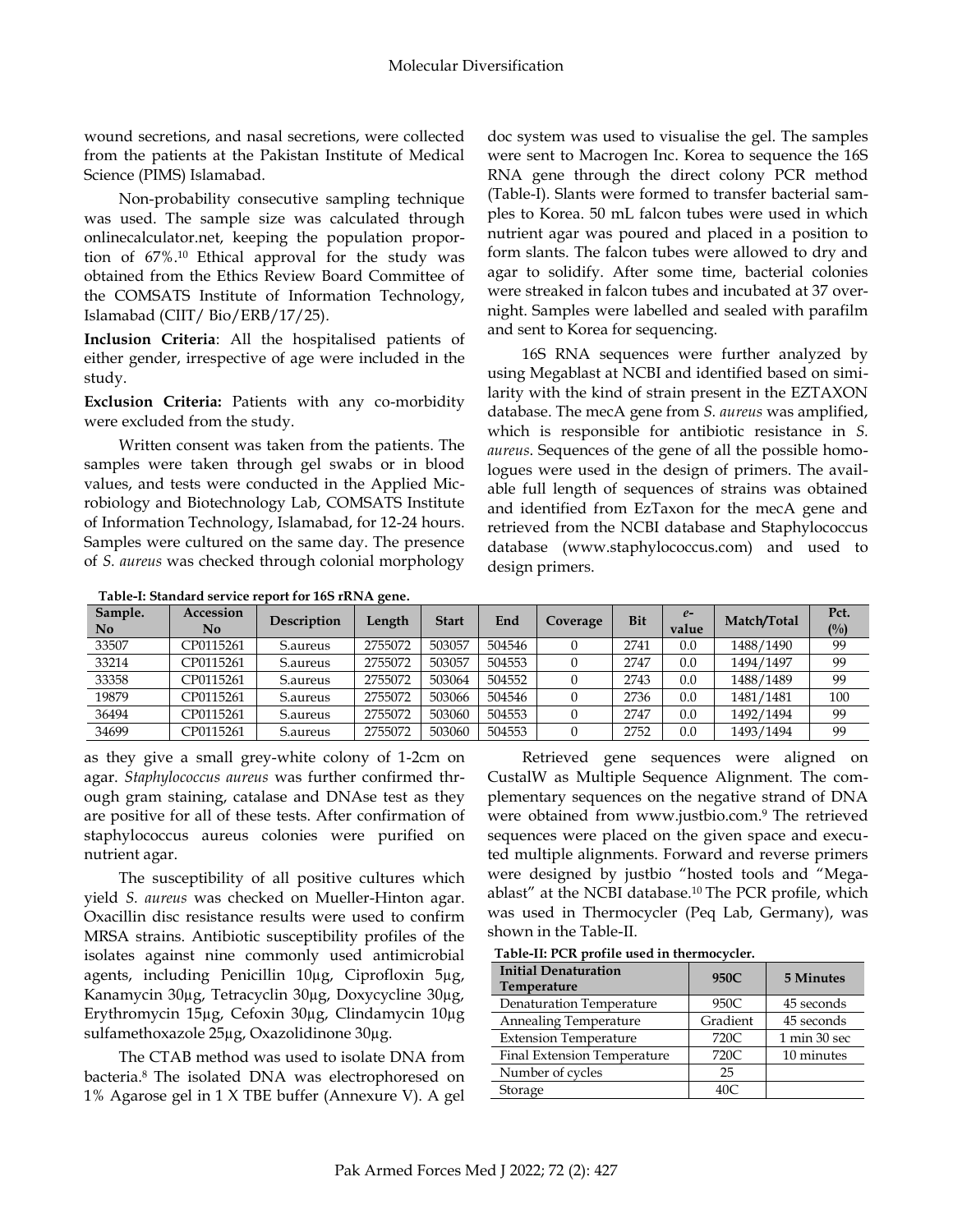The amplified gene sequence was purified and sent for sequencing. The PCR product was purified through PCR purification Kit (Thermo Scientific) using the manual guide provided in the kit.

Statistical Package for Social Sciences (SPSS) version 26.0 was used for the data analysis. Quantitative variables were summarized as mean ± SD and qualitative variables were summarized as fre-quency and percentages. Chi-square test was applied to find out the association. The *p*-value of ≤0.05 was considered statistically significant.

### **RESULTS**

A total of 500 samples were collected from PIMS Hospital, Islamabad. Out of which 50 samples were from the blood (25 from females, 25 from the male patients). Out of 300 samples were from wound/pus in which, 100 samples were from pimples, 100 samples from accidental cuts, 100 samples from operative cuts, 50 samples were from urine and 100 samples were from a nasal fluid.

After Identifying *S. aureus* through gram staining, catalase test and DNase media test, all the *S. aureus* were grown on Mueller Hinton Agar to check their antibiotic disc resistance pattern. Out of 97 samples were positive for *S. aureus*. Penicillin was the first-ever antibiotic that was used against any bacteria. 97 (100%) samples of *S. aureus* were resistant to penicillin. Ciprofloxin is used against various bacteria causing skin infections. 6 (6%) *S.aureus* samples were susceptible, while 91 (94%) were resistant to Cipro-floxacin. Results against Kanamycin showed that 6 (6%) samples were intermediate, and 91 (94%) were resistant. Tetracycline was also used as an antibiotic against infectious bacteria. Its disc results showed that 35 (36%) of samples were susceptible, 6 (6%) were intermediate and 56 (58%) were resistant. Doxycycline was mostly used against the bacteria which caused acne and skin infections. 49 (51%) of samples were susceptible, 9 (9%) intermediate and 39 (40%) resistant against Doxycycline. 20 (21%) samples were intermediate, 3 (3%) were susceptible and 74 (76%) resistant against Erythromycin. Cefoxitin results showed that 36 (36%) of samples were resistant, 16 (13%) were intermediate and 48 (50%) were susceptible. 42 (43%) isolates were resistant, 6 (6%) were intermediate and 49 (51%) susceptible against Clindamycin. Sulfamethoxazole results showed that 46 (47%) samples were resistant, 5 (5%) were intermediate and 46 (47%) susceptible, while 53 (55%) samples were resistant, 17 (17%) were intermediate and 27 (28%) susceptible against Oxazolidinone.

Slants were prepared to send to Korea for sequencing. Samples were selected based on antibiotic resistance. The samples showing a maximum number of antibiotic resistance and MRSA were selected and sent for sequencing.

According to 16S rRNA standard report, a phylogenetic tree was designed for *S. aureus* samples. Figure-1 and Figure-2 showed phylogenetic trees for sample numbers 34699 and 33214, respectively. 16S rRNA gene sequence was analysed on ClustalW and then trimmed for submission to the NCBI database.



**Figure-1: Phylogenetic tree of sample number 34699.**



**Figure-2: Phylogenetic tree of sample number 33214m.**

| 1Kb               |                                                                                                                           | $-46C$ (F1R1) |                                        |                              |  |
|-------------------|---------------------------------------------------------------------------------------------------------------------------|---------------|----------------------------------------|------------------------------|--|
| DNA               |                                                                                                                           |               |                                        |                              |  |
|                   | Ladder 286 286                                                                                                            | 507 507       | 936 936                                | 494 494                      |  |
| ٠<br>--           |                                                                                                                           |               | The Control of the Control of the      |                              |  |
|                   |                                                                                                                           |               |                                        |                              |  |
|                   |                                                                                                                           |               |                                        |                              |  |
| 1Kb<br><b>DNA</b> |                                                                                                                           | 48 C (F1R1)   |                                        |                              |  |
|                   | $rac{1}{2}$                                                                                                               |               | Ladder 286 286 507 507 936 936 494 494 |                              |  |
|                   | $\frac{1}{2} \left( \frac{1}{2} \right) \left( \frac{1}{2} \right) \left( \frac{1}{2} \right) \left( \frac{1}{2} \right)$ |               |                                        | and the state of the control |  |
|                   |                                                                                                                           |               |                                        |                              |  |
|                   |                                                                                                                           |               |                                        |                              |  |
|                   |                                                                                                                           |               |                                        |                              |  |

**Figure-3: Meca gene amplified at 460C and480C.**

MecA gene, responsible for MRSA and antibiotic resistance in *S. aureus,* was amplified. The gene was involved in MRSA as all the MRSA strains showed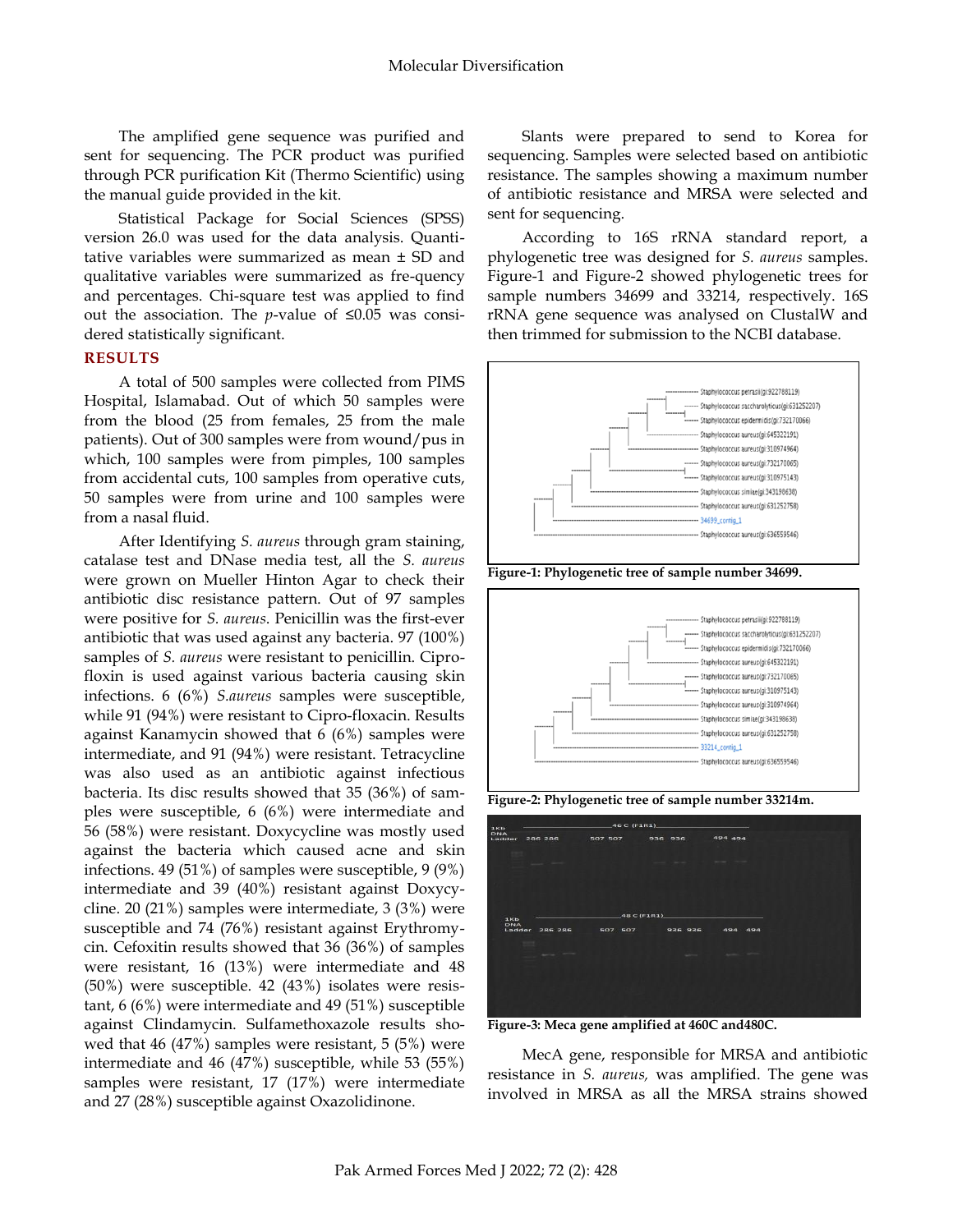positive results for the mecA gene. 50 uL PCR product was formed, and primers were used, specifically for the mecA gene. DNA was extracted from the isolate using the CTAB method for further gene amplification.

PCR was carried out using forward and reverse primer and given PCR conditions in methods. mecA gene was amplified, and the PCR product was run on the gel. Figure-3 showed the amplified mecA gene bands on the gel.

### **DISCUSSION**

*S. aureus* is a chief source of bacteraemia in hospitals and is the most common cause of necrotizing pneumonia, skin, and soft-tissue infections in the community. 11-13 In our study, 48.2% of samples were MRSA, and 52% were MSSA.

16s rRNA analysis is an important method for the molecular identification of different strains of MRSA. The morphological identification features do not provide the exact information about the genetic diversity present among the various strains of MRSA, 1w2e3 therefore, 16s rRNA gene analysis has been performed through the colony PCR method. DNA extraction of the colony was done, and then metagenomics of the particular samples was perfor-med through universal primers. The data obtained were evaluated to determine the homology of strain at the species level. As identified from their characteriza-tion and response to a series of antibiotics, six extraordinary strains of MRSA were investigated for 16s rRNA analysis and determined their genetic diversity at the species level. Many sensitive and specified problems related to qPCR assay were overcome by sequencing. The molecular identification and genetic analyses of MRSA were, and many studies have shown various genes involved in the resistance of *S. aureus* against certain drugs and antibiotics.

The most common resistant gene is the mecA gene, which is considered a key player in developing the resistance of *S. aureus*. mecA gene has been reported in by many researchers, and much literature is available on this gene. The selected twelve isolates of MRSA isolated in this study were multidrug-resistant as evaluated from their initial antibiotic drug-resistant pattern. It was found that the mecA gene was positive in 100% of these isolates. Recent studies described that mecA containing multidrug-resistant *Staphylococcus aureus* strains has been common in hospital personnel, and the prevalence of MRSA was relatively high (44%).  $14,15$  In the current study, we have reported that the rate of MRSA is above 52%. Our results are pretty familiar

to other researchers, such as reported by Boucher *et al*, <sup>16</sup> They revealed that methicillin-resistant *Staphylococcus aureus* (MRSA) infections had been unceasingly rising in hospital-acquired infections. The high prevalence of infection caused by MRSA led to the recommendation of glycopeptides for treatment. <sup>17</sup> The reports about the enhanced occurrence of VRSA amongst multidrug-resistance MRSA have been quoted about the current status and genetic adapta-bility of *S.aureus*. 18 The rise of antibiotic-resistant *Staphylococcus aureus* was also evaluated in the mecA and nuc gene in various resistant species of S. aureus. 19,20

Among the twelve clinical samples, all were found to be mecA gene positive and showed 100% frequency for the mecA gene compared to other studies where 68% were found for mecA gene.<sup>21</sup> Our study could also be related to the research work performed by, who found 100% of MRSA isolated samples positive for mecA gene. 22

Although our sample size was less than the entire population, at least it covers the periphery of PIMS hospital, and it could be evaluated that MRSA and MSSA are widespread in the PIMS hospital setting. At this moment, it was recommended that there should be regular periodic reviews of hospital-acquired infections comprising antimicrobial sensitivity examinations, and it would be pretty helpful in drawing antibiotic policy for infection control and alleviating the prevalence of MRSA.

### **STUDY LIMITATIONS**

The current study was not without its limitations. The sample size was limited because of the overwhelming expenses of carrying out genetic studies in South Korea, resulting in financial constraints.

### **Conflict of interest:** None.

#### **Authors' Contribution**

YR: Concept, design acquisition of data, RY: Writing original draft, AG: Review and editing, KI: Supervisor, AA: Data analysis, HB: Manuscript review.

### **REFERENCES**

- 1. 1.Ghanwate N, Thakare P, Bhise PR, Gawande S. Colorimetric method for rapid detection of Oxacillin resistance in Staphylococcus aureus and its comparison with PCR for mec A gene. Sci Rep 2016; 6(1): 1-5.
- 2. Shalaby MA, Dokla EM, Serya RA, Abouzid KA. Penicillin binding protein 2a: An overview and a medicinal chemistry perspective. Eur J Med Chem 2020; 199(1): 112312.
- 3. Ullah N, Dar HA, Naz K, Andleeb S, Rahman A, Saeed MT, et al. Genomic Investigation of Methicillin-Resistant Staphylococcus aureus ST113 Strains Isolated from Tertiary Care Hospitals in Pakistan. Antibiotics 2021; 10(9): 1121.